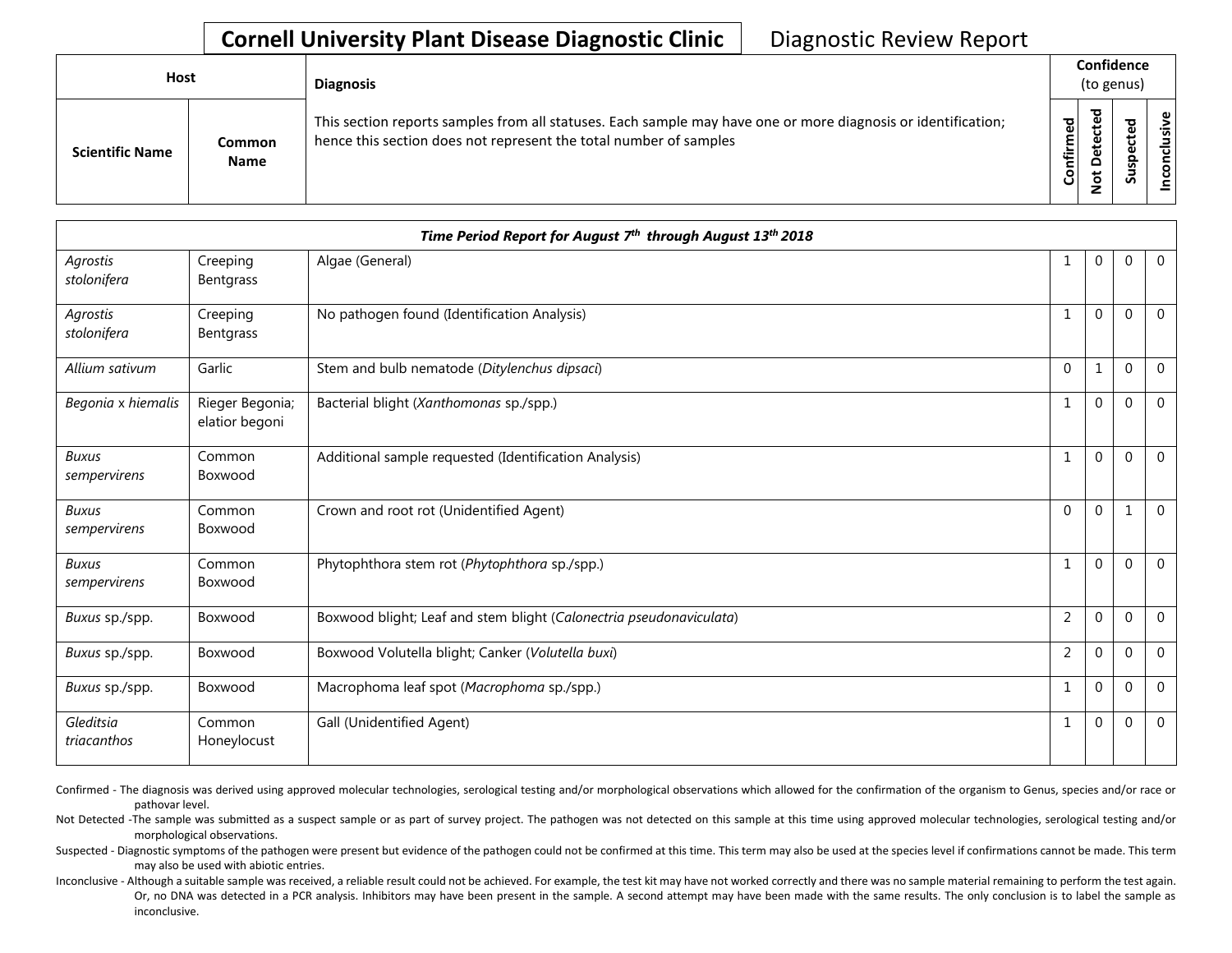## **Cornell University Plant Disease Diagnostic Clinic** | Diagnostic Review Report

| Host                   |                       | <b>Diagnosis</b>                                                                                                                                                                   |              | Confidence<br>(to genus)                                     |             |                        |
|------------------------|-----------------------|------------------------------------------------------------------------------------------------------------------------------------------------------------------------------------|--------------|--------------------------------------------------------------|-------------|------------------------|
| <b>Scientific Name</b> | Common<br><b>Name</b> | This section reports samples from all statuses. Each sample may have one or more diagnosis or identification;<br>hence this section does not represent the total number of samples | ဥ<br>Confirm | ᇴ<br>$\tilde{\mathbf{\omega}}$<br>Φ<br>ى<br>۵<br>پ<br>۰<br>- | ъ<br>ທ<br>S | $\mathbf{\omega}$<br>š |

| Humulus lupulus            | Hops                 | Hop downy mildew (Pseudoperonospora humuli)                | 1              | $\Omega$ | $\Omega$ | $\mathbf{0}$ |
|----------------------------|----------------------|------------------------------------------------------------|----------------|----------|----------|--------------|
| Lycopersicon<br>esculentum | Tomato               | Bacterial canker (Clavibacter michiganensis michiganensis) | 1              | $\Omega$ | $\Omega$ | $\mathbf 0$  |
| Magnolia<br>grandiflora    | Southern<br>Magnolia | Algal leaf spot (Cephaleuros sp./spp.)                     | $\mathbf{1}$   | $\Omega$ | $\Omega$ | $\mathbf 0$  |
| Malus domestica            | Domestic Apple       | Dagger nematodes (Xiphinema sp./spp.)                      | $\mathbf{1}$   | $\Omega$ | $\Omega$ | $\mathbf 0$  |
| Malus domestica            | Domestic Apple       | Lesion nematodes (Pratylenchus sp./spp.)                   | $\overline{3}$ | $\Omega$ | $\Omega$ | $\Omega$     |
| Malus domestica            | Domestic Apple       | Root-knot nematodes (Meloidogyne sp./spp.)                 | $\mathbf{1}$   | $\Omega$ | $\Omega$ | $\Omega$     |
| Quercus rubra              | Northern Red<br>oak  | Leaf scorch (Abiotic disorder)                             | $\Omega$       | $\Omega$ | 1        | $\mathbf 0$  |
| Quercus rubra              | Northern Red<br>oak  | Moisture stress (Abiotic disorder)                         | $\mathbf{0}$   | $\Omega$ | 1        | $\mathbf 0$  |
| Rhaphiolepis<br>indica     | Indian<br>Hawthorn   | Unknown abiotic disorder (Abiotic disorder)                | $\Omega$       | $\Omega$ | 1        | $\Omega$     |
| Rhaphiolepis<br>indica     | Indian<br>Hawthorn   | Unspecified pathology (Colletotrichum sp./spp.)            | $\mathbf{1}$   | $\Omega$ | $\Omega$ | $\mathbf 0$  |
| Rhaphiolepis<br>indica     | Indian<br>Hawthorn   | Unspecified pathology (Pestalotiopsis sp./spp.)            | 1              | $\Omega$ | $\Omega$ | $\mathbf 0$  |
| Rosa sp./spp.              | Rose                 | Rose rosette disease (RRV) (Emaravirus Rose Rosette Virus) | 1              | 0        | $\Omega$ | $\mathbf 0$  |

Confirmed - The diagnosis was derived using approved molecular technologies, serological testing and/or morphological observations which allowed for the confirmation of the organism to Genus, species and/or race or pathovar level.

Not Detected -The sample was submitted as a suspect sample or as part of survey project. The pathogen was not detected on this sample at this time using approved molecular technologies, serological testing and/or morphological observations.

Suspected - Diagnostic symptoms of the pathogen were present but evidence of the pathogen could not be confirmed at this time. This term may also be used at the species level if confirmations cannot be made. This term may also be used with abiotic entries.

Inconclusive - Although a suitable sample was received, a reliable result could not be achieved. For example, the test kit may have not worked correctly and there was no sample material remaining to perform the test again. Or, no DNA was detected in a PCR analysis. Inhibitors may have been present in the sample. A second attempt may have been made with the same results. The only conclusion is to label the sample as inconclusive.